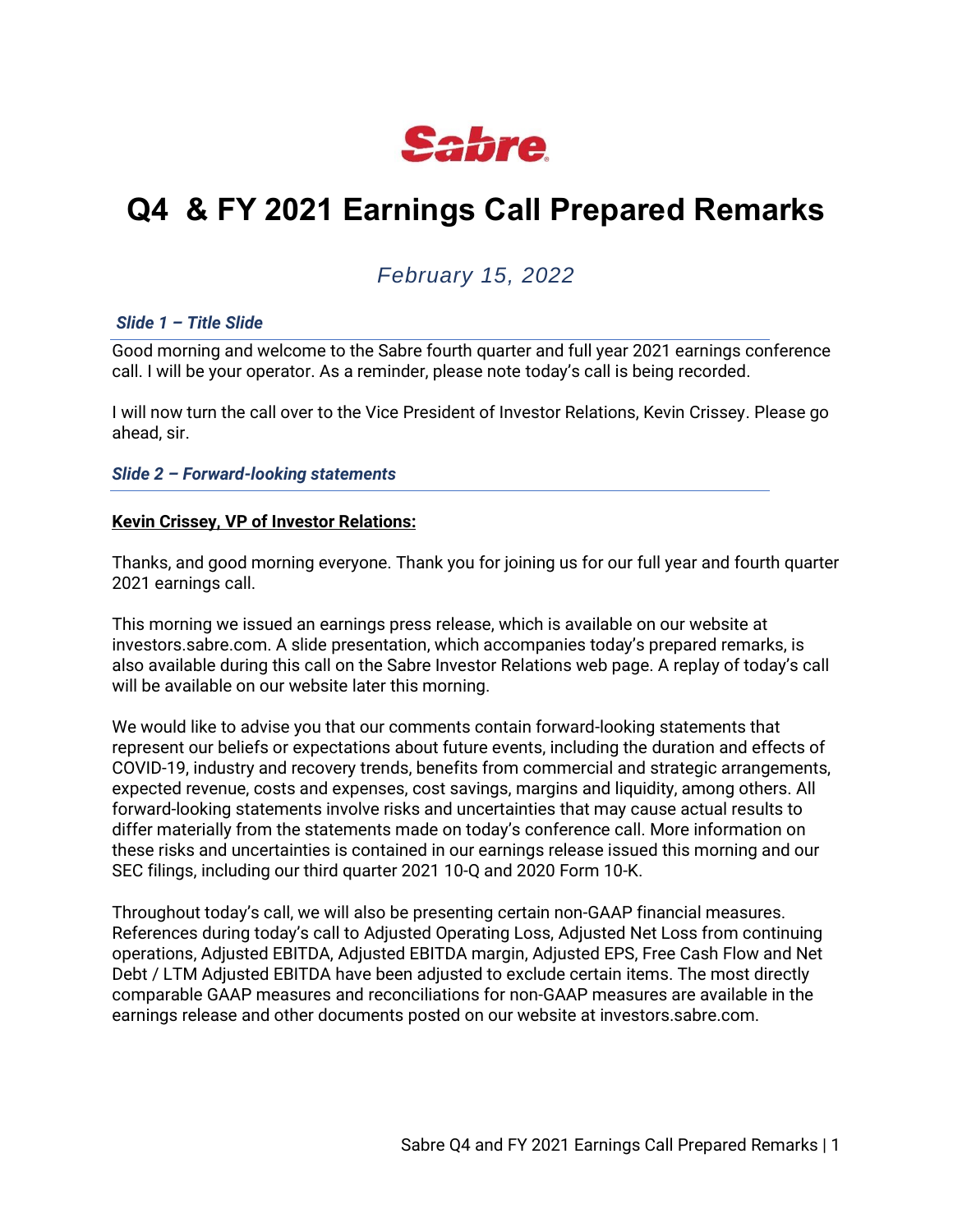#### *Slide 3 – Today's presenters*

Participating with me are Sean Menke, our Chief Executive Officer, Kurt Ekert, our President, and Doug Barnett, our Chief Financial Officer. Scott Wilson, our President of Hospitality Solutions, will be available for Q&A after the prepared remarks.

With that, I will turn the call over to Sean.

## *Slide 4 – Agenda*

# **Sean Menke, CEO:**

Thanks, Kevin.

Good morning everyone and thank you for joining us. As we know the past two years have been extraordinarily disruptive. We, like others, have had to deal with numerous, unpredictable headwinds. Despite these challenges we never lost sight nor abandoned our focus on future opportunities. Some needed to be reprioritized; others, specifically the technology transformation, continued notwithstanding the challenging environment. During our earnings call in February of 2020, we articulated the importance and expected benefits of our technology transformation. Despite these headwinds, we with our partners continued to execute. 2022 is the midpoint of these efforts and we are intent on accomplishing our goals for the technology tranformation. We are confident that we will accomplish these goals by the end of 2024, and we believe our advanced agile global technology footprint and efficient cost structure will be superior to our competitors. In 2025 we believe our full-year run rate efficiencies and accrued technology benefits will drive superior financial results under multiple scenarios when compared to 2019.

The global travel recovery was slow at the beginning of the year, but that has significantly changed. February month-to-date global GDS bookings are on pace to reach a similar level of recovery versus the same period in 2019 as November 2021, which was the best month since the onset of COVID-19. For these reasons, we believe 2022 is shaping up to be a year of recovery and progress.

Turning to Slide 4, let me now provide an overview of the topics we will cover on today's call.

I'll begin by discussing the considerable opportunity we see for Sabre and our investors as recovery takes hold and we reach the other side of COVID. Next, I'll provide an update regarding the ongoing travel recovery, including specific booking, passengers boarded, and hospitality CRS transaction trends and how Omicron has temporarily affected the recovery. Then, I'll detail our expected strong financial performance under specific recovery scenarios in 2025 and the investments we are making in our technology transformation, to achieve these results. Finally, I'll turn the call over to Doug to walk you through the results of the quarter and financial outlook for 2022.

But before I start, I do want to take a moment and thank my Sabre teammates around the world. 2021 was another challenging year for the travel industry and for Sabre. I believe my team members are aware, but it is important for me to emphasize how much I do appreciate their extraordinary efforts, serving our customers, looking out for one another and at the same time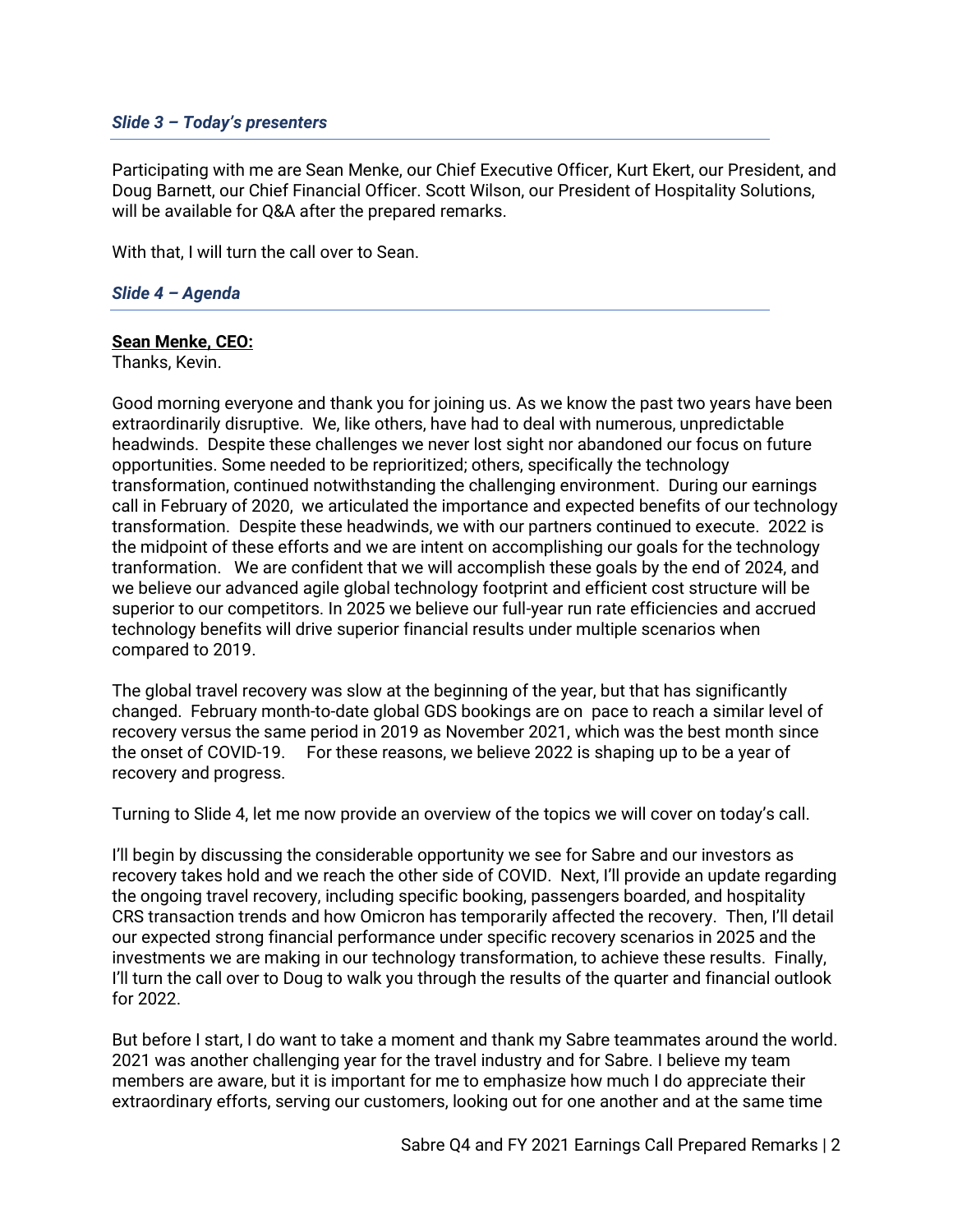executing our transformation to help enable a new marketplace for personalized travel.

I'd also like to welcome Kurt Ekert to his first earnings call with Sabre. Kurt joined us in January and is quickly learning the organization. Kurt's background and skills make him a perfect choice as President. He has an exceptional understanding of the travel marketplace, global air and hotel distribution, consumer ecommerce and corporate travel. I look forward to working with him in the years to come. His arrival will allow me to continue to focus on our long-term strategy and goals for 2025, as well as to spend more time externally with our customers, investors and other important constituents – something I'm eager to do. I won't ask Kurt to present our results just yet but thought it would be good for him to say a few words of introduction. Kurt?

# **Kurt Ekert, President:**

Thanks, Sean. I appreciate the welcome. This is an exciting time to have joined Sabre. Having worked as an executive at one of Sabre's competitors and, more recently, at a top customer with CWT, I knew Sabre well from the outside. After just over a month, I am gaining better appreciation for Sabre's many strengths firsthand. Dynamic changes are coming in the travel sector, and I believe Sabre's people, compelling product offerings and strong customer relationships uniquely position us to capitalize on them. I am excited to partner with Sean and our global team to drive world-class innovation and financial performance. I also look forward to meeting our investors and analysts in the near future.

Sean, back to you.

# *Slide 5 – SABR Investment Thesis*

# **Sean Menke, CEO:**

Turning to Slide 5, I'd like to start today's call with what I consider to be some of the most important aspects of the investment case for Sabre. As we've seen in our bookings data over time, the demand for travel remains very strong but has been curtailed by global travel restrictions designed to counteract the COVID-19 pandemic. As COVID case counts fall, we once again see travel restrictions lifted, and know our revenues and earnings improve. We believe Sabre is a travel recovery investment opportunity in the near term, based on these points.

But Sabre offers much more as an investment than just travel recovery momentum. As we look ahead, we are investing to drive EBITDA, EBITDA margin, Operating Income and Free Cash Flow higher than 2019 levels. As mentioned, I will provide an illustration of what our 2025 financials look like under different recovery scenarios. Despite the challenges caused by the pandemic, our expectations for 2025 are in-line with or better than our pre-pandemic guidance provided in February 2020. Our ambitions are higher and illustrate the positive financial impact our technology transformation is expected to have on future earnings. We believe as we achieve these goals, value not currently recognized in the market will be unlocked.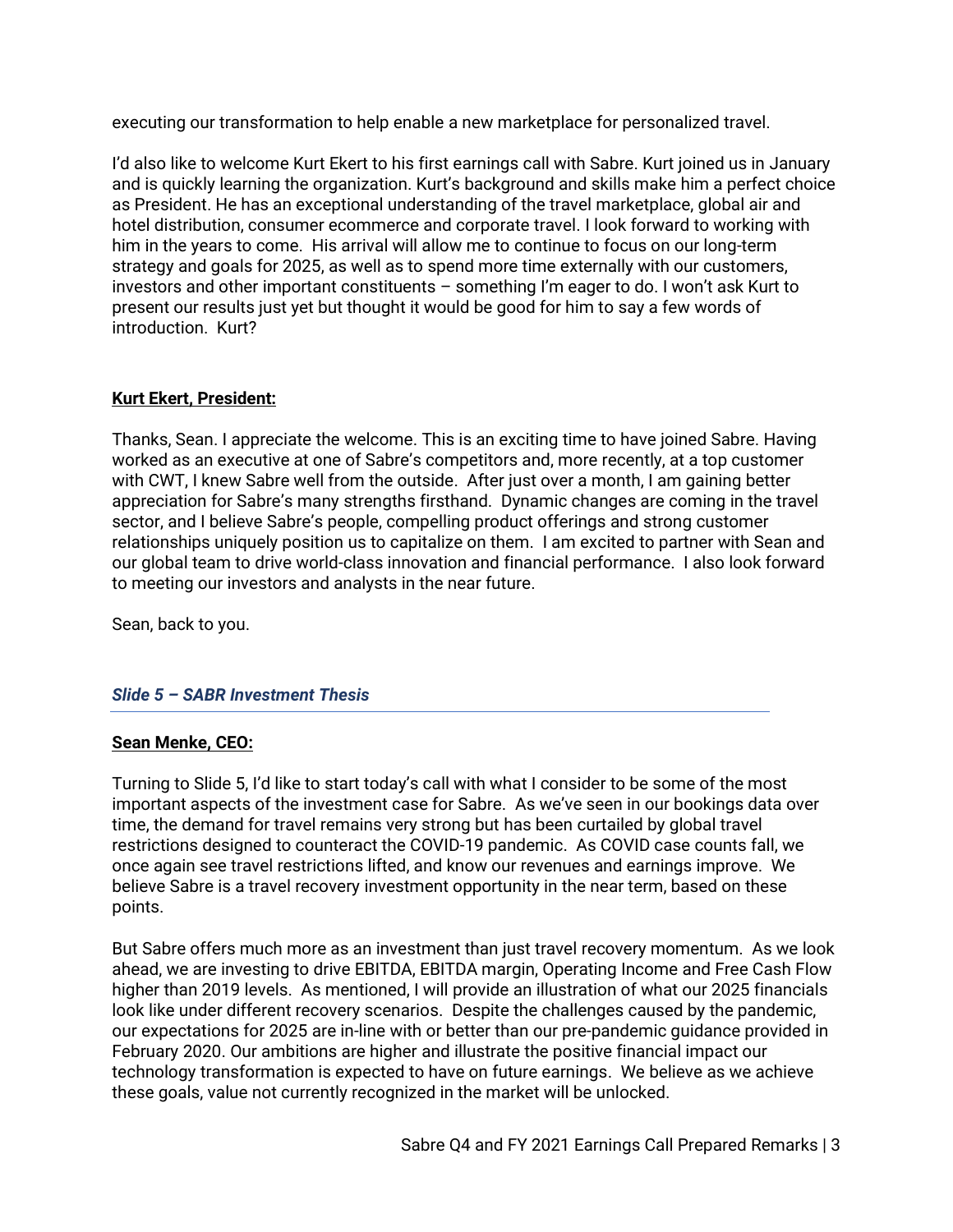# *Slide 6 – Bookings are recovering from Omicron Impact*

Turning to Slide 6, our volume metrics, namely Distribution gross air bookings, IT Solutions passengers boarded, and Hospitality gross CRS transactions, have broadly tracked the inverse of COVID-19 cases over time. We saw a slowdown in travel bookings beginning mid-June 2021 associated with increased Delta variant cases, followed by a sharp recovery from September to the end of November. The Omicron variant hurt our booking trends in December and into January, but similar to past trends we are seeing a quick acceleration in booking recovery, with hospitality leading, followed by air as COVID case counts and restrictions abate.

Please note that we've changed our travel recovery slides to display a percentage recovery of 2019, instead of a percentage decline versus 2019.

Hotel CRS transactions continue to lead and have recovered 77% in January, versus the same period in 2019.

IT Solutions Passengers Boarded have recovered 68% in January, versus the same period in 2019.

Finally, Distribution gross bookings recovery was 31% in January, versus the same period in 2019. During the month booking recovery did accelerate, with the final week reaching 37% of 2019 levels.

#### *Slide 7 – Omicron impact was largest in January but recovering*

Turning to slide 7 where we present GDS industry data regionally. The global travel recovery was gaining momentum through most of Q4 but slowed again in December and January due to the Omicron variant. After this pause, month-to-date February's global GDS recovery is tracking over 50% versus 2019, similar to last November, the best month of recovery since the onset of COVID. We are encouraged by both the strength of the recovery and the better global mix versus the previous heavily weighted US centric recovery with lower margin bookings. Based on historical pre-COVID booking curves, and the absence of a future travel restrictive COVID insurgence, we are optimistic that the current momentum in corporate and international as well as leisure demand will accelerate into the strong seasonal travel months ahead.

We continue to be bullish on the return of corporate travel and recently expanded our commercial relationship in the more profitable corporate travel segment with American Express Global Business Travel. This long-term strategic partnership includes incremental bookings for us and a multi-million dollar annual investment in joint technology by GBT.

#### *Slide 8 – Tech transformation expected to provide fast benefit*

Turning to slide 8.

We've talked in the past about how the travel marketplace is evolving and how we are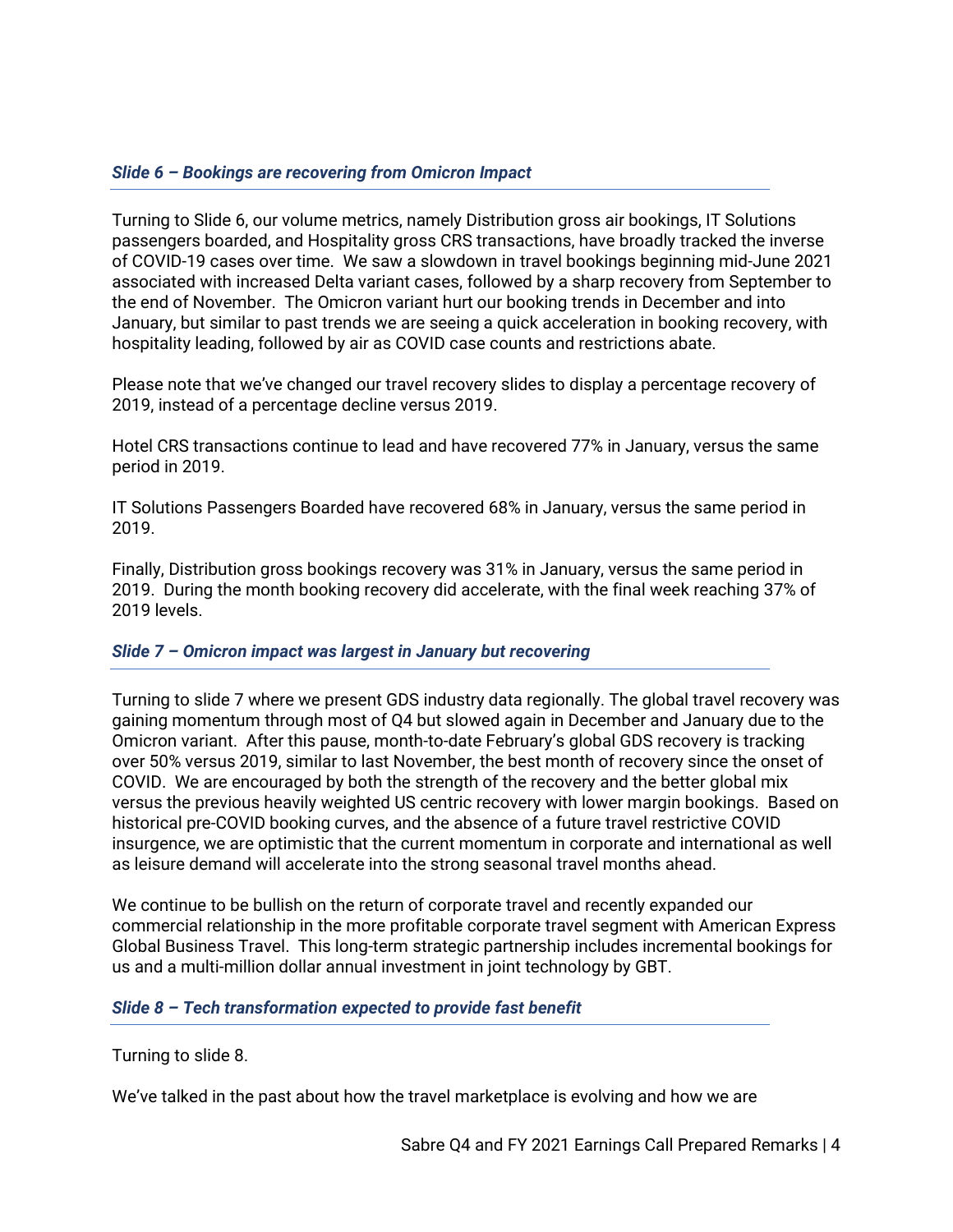committed to helping lead our partners into the future. We've discussed strategic investments, such as, personalized offers, low cost carrier growth, distribution and NDC and our technology transformation. Our commitment and belief in the value of these initiatives has only strengthened over time and each are moving rapidly forward.

Today I'd like to give you further perspective regarding our technology transformation, which includes our mainframe offload and migration to Google Cloud. We believe our tech transformation is one of the primary facilitators of higher margins and cash flow for Sabre in the future. We've chosen to continue to invest in the tech transformation, despite the pandemic, because we expect it will produce an outstanding return on investment.

In 2019, we spent about \$450 million in hosting costs to run our systems. By 2025, without our tech transformation efforts, we would have expected our annual hosting costs to increase about 50%, or \$200 million to \$250 million. We would also have needed to invest an additional \$150 million to \$200 million in CapEx to refresh our servers and data centers. Finally, we would not have been able to take advantage of the many product enhancements the technology transformation unlocks, including faster time to market, enhanced stability and security, a global distributed cloud footprint, reduced latency, easier customer deployments and lower cost of development. We believe we are ahead of our competitors in this endevour and the global distributed cloud footprint, reduced latency and other enhancements have been instrumental for us in winning new business.

We estimate that over the next 10 years, the ROI of the technology transformation is expected to be between 30% and 35% with an NPV north of \$300 million.

# *Slide 9 – Investing in tech transformation for expected savings*

Turning to slide 9.

In 2021 we identified three key technology milestones. As a reminder, they were to:

- deploy Travel Solutions air shopping in Google Cloud Platform, or GCP,
- transition Hospitality Solutions CRS into GCP with a global footprint, and
- migrate 15% of our mid-range workloads to GCP.

I'm pleased to say we met or exceeded all of these previously **communicated milestones.** Travel Solutions air shopping and Hospitality Solutions CRS both moved to GCP, and we actually moved 18% of our mid-range workloads to GCP.

As we look ahead to 2022 and 2023, our technology transformation continues with many exciting and essential activities planned. The key milestones for the project are laid out on this slide. In 2022, we expect to invest an incremental \$45 million versus 2021, or about \$100 million in total, in the tech transformation as we exit our Sabre-managed data centers and migrate to the Google Cloud. We also expect to offload Passenger Name Record, PNR, from the mainframe to Google Cloud. You can think of PNR as the customer reservations database, which is obviously an important step forward.

Our tech transformation spend is anticipated to decline each year until we complete our goals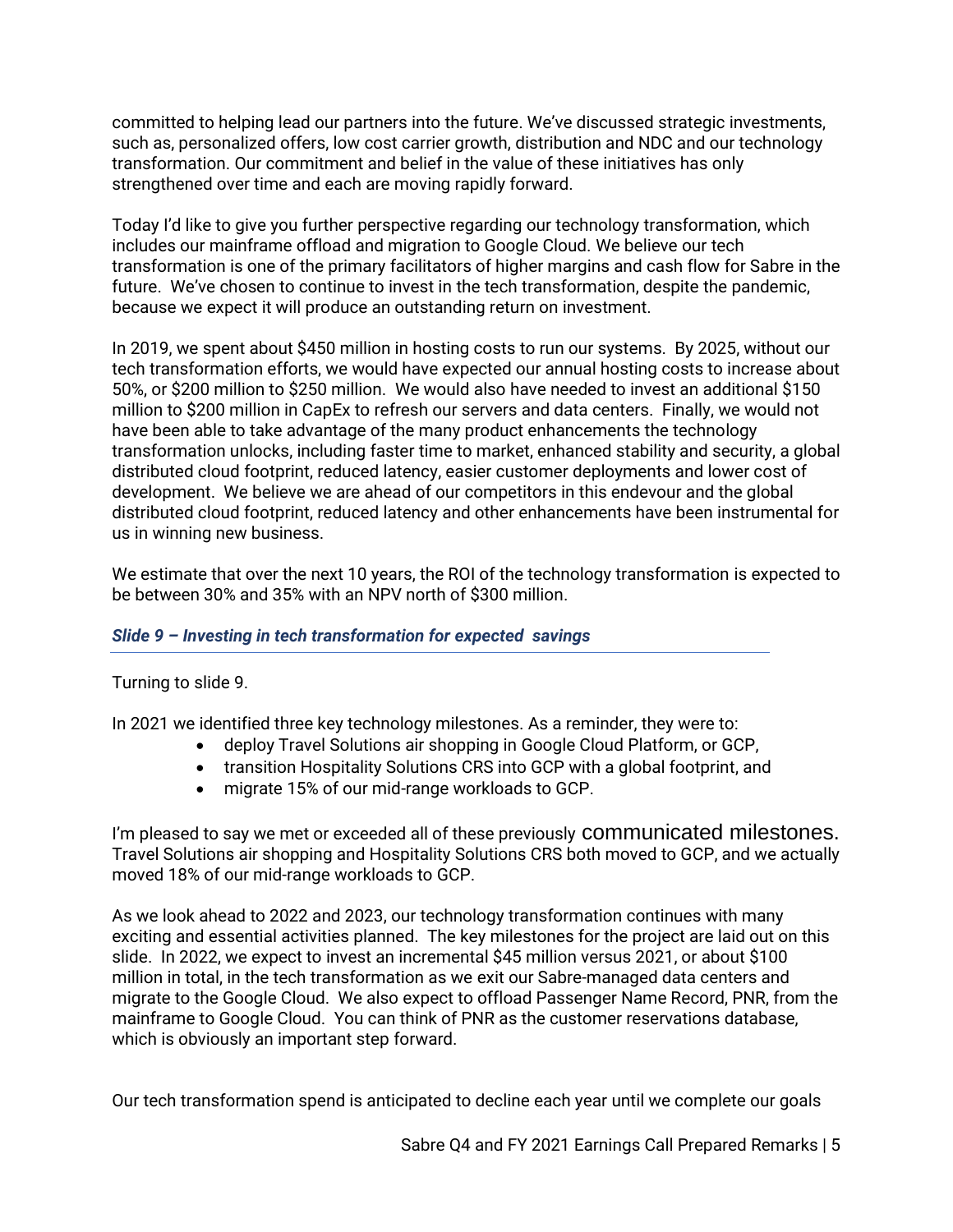for the mainframe offload of GDS functionality and our cloud migration, expected by the end of 2024. In addition to realizing the benefits of the cloud, by the end of 2024 we expect our annual run-rate technology savings versus 2019, assuming only an 80% recovery of 2019 volume, to be more than \$150 million. 80% is only illustrative of the fact that we expect our technology transformation and what it encompasses will drive better adjusted EBITDA, adjusted EBITDA margin, Adjusted Operating Income and Free Cash Flow versus what we produced with higher volumes in 2019.

# *Slide 10 – 2025 Financial Targets*

# Turning to slide 10.

Building on my comments from the previous slide we take the stewardship of your capital very seriously and have carefully evaluated the investments we are making. The technology transformation, along with our other investments that support our business execution, are expected to unlock significant value for our shareholders as we drive the company to higher profitability and cash flow generation.

On this page we provide specific financial targets to which we are driving Sabre by 2025.

Obviously the extent of the travel recovery will affect our results, but even under an only 80% Sabre GDS bookings recovery scenario, we are targeting expected results to be better than 2019. Under a scenario in which Sabre GDS bookings return to 2019 levels, we expect our EBITDA margin to be greater than 26%. This is in line with the guidance we provided in February 2020, before the pandemic. Under a more positive illustrative scenario in which Sabre GDS bookings are 120% of 2019 levels, we expect our EBITDA margin to be greater than 28%. To be clear, our ambitions and associated investments in technology are not to just get back to 2019 levels. Our ambitions are much greater, but the comparison to 2019 is simply to illustrate the positive earnings potential driven by our technology transformation. The capabilities unlocked with a modern, agile, technology footprint and associated products we believe position us well to not only reach previous financial returns, but grow well beyond.

Note that these targets exclude the financial results of AirCentre, as we expect the sale to CAE will close as anticipated in Q1 2022. As a reminder, in 2019, AirCentre generated about \$150 million in revenue and \$55 million in EBITDA.

# *Slide 11 – Moving toward higher margins and Free Cash Flow*

On slide 11, you can see an illustration of how we expect revenue, EBITDA, Operating Income and Free Cash Flow to trend through 2025 even under the more conservative 80% Sabre GDS bookings recovery versus 2019 scenario. Despite the near-term uncertainty regarding travel volumes, by 2025, we expect to manage Sabre to increasing levels of profitability and cash flow generation and to be able to de-lever and create value for our shareholders. We do not need a full travel recovery for Sabre to produce better financial results in 2025 than pre-pandemic 2019.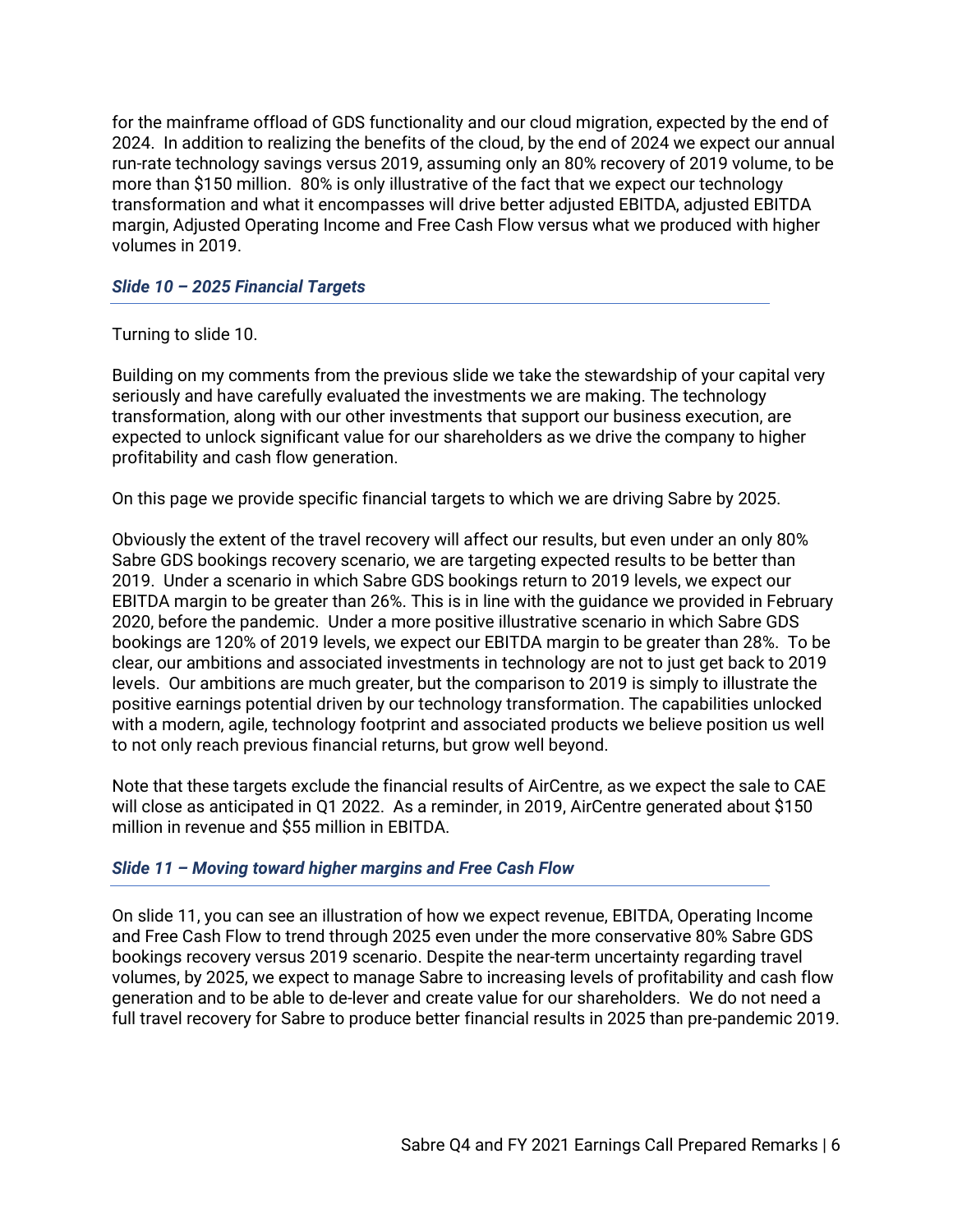With that, I'll turn the call over to Doug.

# *Slide 12 – Significant YOY financial improvement in Q4'21*

#### **Doug Barnett, CFO:**

Thanks Sean, and good morning everyone.

Turning to Slide 12, as expected, the COVID-19 pandemic continued to weigh heavily on our results in Q4. However, the fourth quarter showed significant financial improvement versus Q4 of 2020 and sequentially from Q3 2021.

Total revenue was \$501 million, a significant improvement versus revenue of \$314 million in Q4 last year due to the continued recovery in global air, hotel and other travel bookings.

Distribution revenue totaled \$286 million, an improvement versus revenue of \$131 million in Q4 2020. Our Distribution bookings totaled 58 million in the quarter. Compared to 2019, net air bookings recovered to 44%, 51%, and 39% in October, November, and December and 45% in the quarter as a whole. Our average booking fee in the fourth quarter was \$4.96, versus \$3.90, \$3.84, and \$4.59 in the first, second and third quarters of the year.

Our IT Solutions revenue totaled \$165 million in the quarter, an improvement versus revenue of \$145 million last year. Passengers boarded totaled 129 million, representing a 69% recovery versus the fourth quarter of 2019.

Hospitality Solutions revenue totaled \$54 million, an improvement versus revenue of \$41 million in Q4 2020. Central reservation system transactions were at 90% of 2019 levels and totaled 23 million in the quarter.

EBITDA showed meaningful year-over-year improvement but remained slightly negative in the quarter, reflecting the continued impact of the COVID-19 pandemic. The significant year-overyear improvement in revenue in the quarter was partially offset by increased Travel Solutions incentives expense and Hospitality Solutions transaction fees due to higher volumes. As expected, our technology costs and selling, general and administrative expenses increased due to volume recovery trends and increased labor and professional service expenses.

Operating income, net income and EPS also all showed improvement versus the prior year quarter.

Free Cash Flow was negative \$30 million in the fourth quarter, aided by working capital seasonality.

As a reminder, AirCentre assets are being treated as "held for sale" on our balance sheet, while their operating results remain in our P&L. When the sale to CAE closes, which we still expect to occur in the first quarter of 2022, Sabre will no longer recognize revenue and earnings associated with AirCentre products. Although our reported passengers boarded will not be impacted, our revenue per passenger boarded for IT Solutions will be lower as a result of excluding AirCentre related revenue. Additionally post-close, AirCentre employees will transition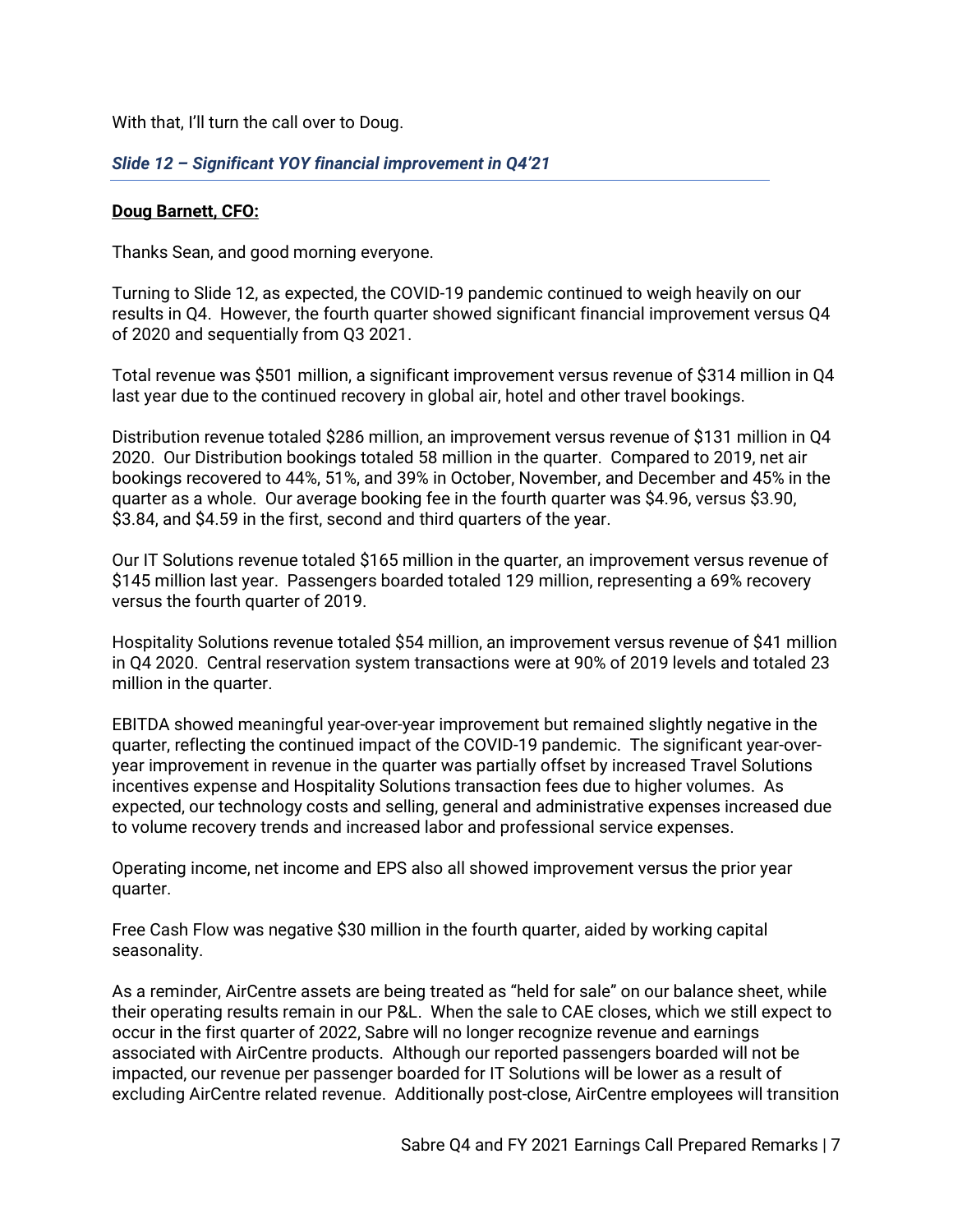to CAE and a Transition Services Agreement will go into effect. We will be compensated by CAE for the costs related to the Transition Services Agreement activities.

We ended the quarter with a cash balance of about \$1.0 billion and have no significant nearterm uses of cash. The sale of AirCentre is expected to further strengthen our liquidity position. We expect cash proceeds of \$392.5 million from the sale of AirCentre upon closing.

We feel confident in our current liquidity position, anticipate free cash flow turning positive during the second half of 2022, and continue to examine refinancing opportunities in the credit markets. We maintain our medium to longer term leverage target of 2.5x to 3.5x.

# *Slide 13 – 2022 Financial Outlook*

Turning to slide 13. The near-term outlook for travel remains very difficult to forecast due to the evolving COVID-19 backdrop. The 2022 financial outlook we present here is not intended to suggest we know the bookings recovery we will experience in 2022. Rather, it is designed to provide a frame of reference for you to understand how our financials could look this year at different levels of Sabre net air bookings recovery.

We presented the scenarios with and without AirCentre for ease of comparison to help ensure its expected sale is taken into account, including its impact on revenues, earnings and revenue per passenger boarded. As mentioned before, in 2019 AirCentre generated about \$150 million in revenue and \$55 million in EBITDA. The sale is still expected to close in Q1.

As Sean discussed, in 2022 we expect to invest an incremental \$45 million versus 2021 in our tech transformation. We are also investing in global business systems, such as our billing system, cyber security, and increased compensation to attract and retain our highly sought after talent. These incremental investments are expected to total \$40 million and to improve processes and increase workforce efficiency while also helping reduce risks. Investments in our internal business systems will also allow us to better support our customers as modern retailing strategies advance and new commercial models emerge. Additional detail on the breakdown of these investments is listed on the slide. Of the incremental investments, we anticipate that only cybersecurity insurance and increased compensation should be viewed as ongoing expenses. The balance of the spend is bubble related to activites underway and we expect that they will revert once work is completed.

As I mentioned earlier, in Q4 net air bookings recovered at a 45% pace. With the impact that we have seen from Omicron and even with the pick-up in bookings in February, we do not expect the recovery in Q1 to reach Q4's level. Please keep in mind that cash settlement occurs after bookings so the cash flow impact of Omicron is expected to largely affect Q1 rather than Q4. We do, however, expect continued quarter over quarter bookings recovery resulting in strong momentum as we exit 2022. Therefore, from a revenue, earnings and free cash flow standpoint we expect a similar pattern to what we experienced in 2021, with the back half of the year stronger than the front.

Even without AirCentre's financial contribution and including the incremental investments we outlined, assuming a Sabre bookings full year recovery of just 50%, we'd expect free cash flow to turn positive during the second half of 2022 and continue trending positive thereafter.